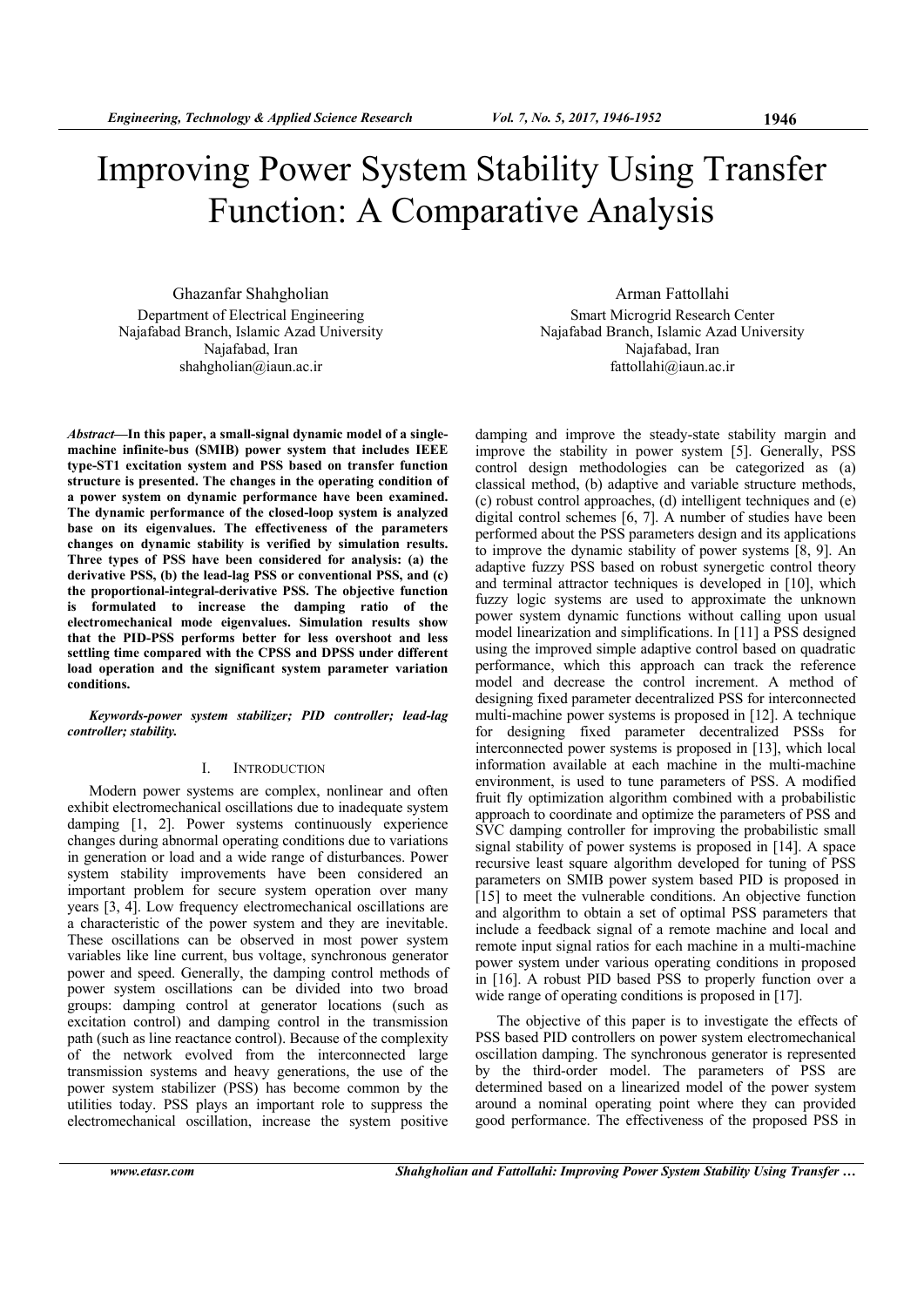increasing the damping of low-frequency oscillation is demonstrated in a SMIB for different operating conditions of the power system.

#### II. POWER SYSTEM DESCRIPTION

Power system stabilizer is used to enhance damping of power system oscillations, mainly through excitation control. The IEEE type-ST1 is used for the voltage regulator excitation system [18]. The dynamic model in state-space form of the linearized SMIB power system model around an operation point can be expressed as [19]:

$$
\frac{d}{dt}\Delta\delta = \omega_b \Delta\omega_r \tag{1}
$$

$$
\frac{d}{dt}\,\varDelta\omega_r = -\frac{K_1}{J_M}\,\varDelta\delta - \frac{D_I}{J_M}\,\varDelta\omega_r - \frac{K_2}{J_M}\,\varDelta E_q' + \frac{1}{J_M}\,\varDelta T_M\tag{2}
$$

$$
\frac{d}{dt} \Delta E'_{q} = -\frac{K_4}{T'_{do}} \Delta \delta - \frac{1}{K_3 T'_{do}} \Delta E'_{q} + \frac{1}{T'_{do}} \Delta E_F
$$
\n(3)

$$
\frac{d}{dt}\Delta E_F = \frac{K_A}{T_A}\Delta U_R - \frac{K_A K_5}{T_A}\Delta \delta - \frac{K_A K_6}{T_A}\Delta E'_q - \frac{1}{T_A}\Delta E_F
$$
 (4)

where the state variables are angle load ( $\delta$ ), field voltage ( $E_F$ ), angular velocity  $(\omega_r)$  and voltage proportional to direct axis flux linkages  $(E'_q)$ . Also,  $J_M$  is the generator inertia constant,  $D_I$ is the inherent damping constant,  $T_{d0}$  is the d-axis open circuit transient time constant, and  $\omega_b$  is the base electrical angular velocity.

The primary inputs to the generating unit are the mechanical torque deviation  $(ATM)$  and reference terminal voltage deviation ( $\triangle$ UR), which are supplied from a higher level of control. K1 and K2 are the constant derived from electrical torque, K3 and K4 are the constant derived from field voltage equation, and K5 and K6 are the constant derived from terminal voltage magnitude. The parameters Kl-K6 are constants for a particular operating point (PEO, QEO, UTO) but they are sensitive to power system network parameters and generator operating conditions. Figure 1 shows the functional block diagram of the SMIB power system based on control transfer function (between the output electrical torque and load angle), HQ(s), and the electrical loop transfer function (between exciter input and the output electrical torque), GE(s). Also GM(s) is the transfer function of the dynamic machine.



Fig. 1. Block diagram of the open loop SMIB power system based on control and electrical loop transfer functions

#### III. SYSTEM CONTROL SCHEME

A two-input two-output process be represented by the block diagram of the SMIB power system shown in Figure 2. The transfer functions  $H_{ST}(s)$ ,  $H_{TT}(s)$ ,  $H_{SU}(s)$  and  $H_{TU}(s)$  show the ratio output variables  $\omega_r$  and  $T_E$  to input variables  $T_M$  and  $U_R$  in open loop system. When the speed deviation is used to input signal of PSS, the transfer function  $H<sub>SU</sub>(s)$  is important in PSS parameter design. But if electrical torque is used for PSS input signal, the transfer function  $H_{TU}(s)$  is important in PSS parameter design. A system without PSS, will have:



Fig. 2. Block diagram of the open loop SMIB power system based on transfer functions

$$
H_{SU}(s) = \frac{\Delta \omega_r(s)}{\Delta U_R(s)} = \frac{1}{\Delta_0(s)} \frac{-K_2 K_A}{J_M T_{d0}' T_A} s
$$
(5)

$$
H_{TU}(s) = \frac{\Delta T_E(s)}{\Delta U_R(s)} = \frac{1}{\Delta_0(s)} \frac{K_2 K_A}{T_{d0}' T_A} s (s + \frac{D_I}{J_M})
$$
(6)

where  $\Delta_0(s)$  is the open loop characteristic polynomial in power system. It has four eigenvalues. Therefore, the characteristic equation of the open loop SMIB power system is given by:

$$
\Delta_O(s) = s^4 + p_3 s^3 + p_2 s^2 + p_1 s + p_0 \tag{7}
$$

By varying the operating point, the coefficient parameter values  $p_0$  through  $p_3$  also vary.

# *A. Conventional Lead-Lag PSS*

The conventional lead-lag PSS (CPSS) transfer function is given by the following [20]:

$$
G_L(s) = K_C \frac{T_W s}{1 + T_W s} \left(\frac{1 + T_D s}{1 + T_G s}\right)
$$
(8)

where  $T_W$  is the washout time constant and  $K_C$  is the PSS pure gain.  $T_D$  is the lead time constant and  $T_G$  is the lag time constant. The selection of the  $T_w$  value depends upon the type of mode under study [21]. Figure 3 show the phase frequency response characteristics of CPSS  $(T<sub>G</sub>=0.05)$  according to the variation of  $T_D$ . The figure shows that the maximum phase lagging of the  $G<sub>L</sub>(s)$  happens on  $\omega<sub>C</sub>$ :

$$
\omega_C \cong \frac{1}{\sqrt{T_D T_G}}\tag{9}
$$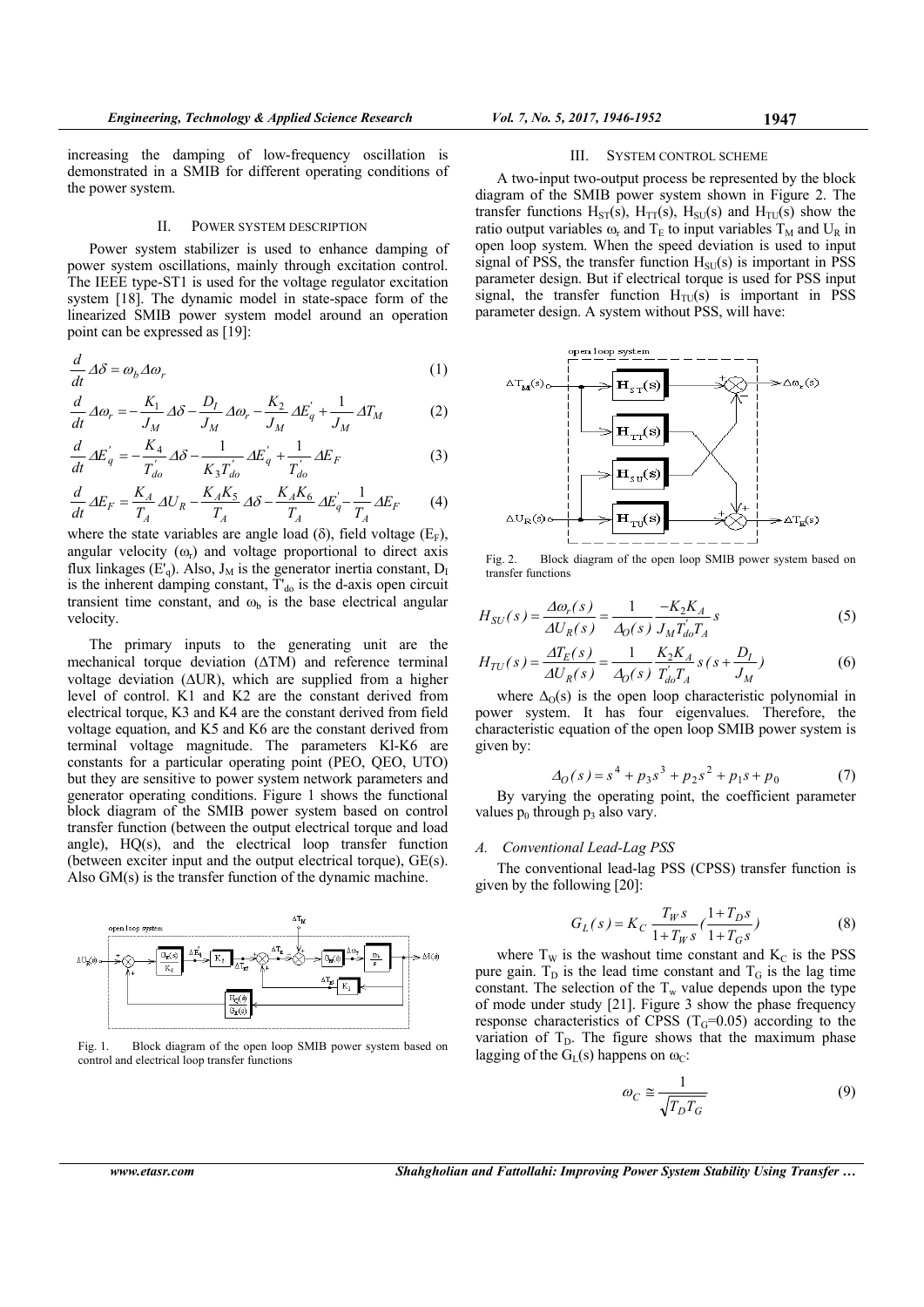

# *B. Derivative PSS*

The block diagram of the derivative power system stabilizer (DPSS) with gain  $K_d$  and time constant  $T_d$  used in this paper is depicted in Figure 4. The transfer function of the derivative PSS (DPSS) as shown in is given by:

$$
G_D(s) = K_d \frac{T_d}{1 + T_d s} \frac{T_d s}{1 + T_d s} \tag{10}
$$

Bode plot of the DPSS for different values of  $T_d$  are shown in Figure 5. The Figure shows that the maximum amplitude of the G<sub>D</sub>(jω) at  $\omega_m=1/T_d$  is K<sub>d</sub>T<sub>d</sub>/2. Also, in this frequency, the phase of the  $G_D(j\omega)$  is zero. The time constant of the DPSS should optimally determine to compensate for phase lag between the exciter input and the generator electrical torque.

# *C. Proportional-Integral-Derivative PSS*

A PID controller is commonly used by industrial utilities. It can be represented in transfer function form as [22, 23]:

$$
G_C(s) = K_P + \frac{K_I}{s} + K_D s \tag{111}
$$



Fig. 4. The structures of a DPSS

Where  $K_{P}$  represents the proportional gain,  $K_{I}$  represents the integral gain, and  $K_D$  represents the derivative gain. The phase angle diagram of the PID controllers for different values of gains are shown in Figure. 6. The PID-PSS as shown in Figure 7 with rotor deviation as input have the following transfer function:

$$
G_P(s) = K_G(\frac{T_W}{1 + T_W s})(K_P + \frac{K_I}{s} + K_D s)
$$
\n(12)

# *D. Close-Loop Transfer Function*

The linearized model of the close-loop in a SMIB power system has six eigenvalues. The transfer functions in close loop system (with PSS) are given by the following:

$$
H_{SV}(s) = \frac{\Delta \omega_r(s)}{\Delta U_R(s)} = \frac{-H_{SU}(s)}{1 + H_{SU}(s)G_P(s)}\tag{123}
$$

$$
H_{ER}(s) = \frac{\Delta T_E(s)}{\Delta U_R(s)} = \frac{H_{TU}(s)}{1 + H_{SU}(s)G_P(s)}\tag{134}
$$

To increase the system damping, the eigenvalue-based objective function is considered as follows:

$$
J = max[Real(\lambda_i)] \tag{15}
$$

where  $\lambda_i$  is the i<sup>th</sup> electromechanical mode eigenvalue. In the optimization process, it is aimed to minimize  $\bar{J}$  in order to shift the poorly damped eigenvalues to the left in s-plane.







Fig. 6. Phase angle diagram of the PID controller



Fig. 7. Block diagram of PID power system stabilizer (PID-PSS)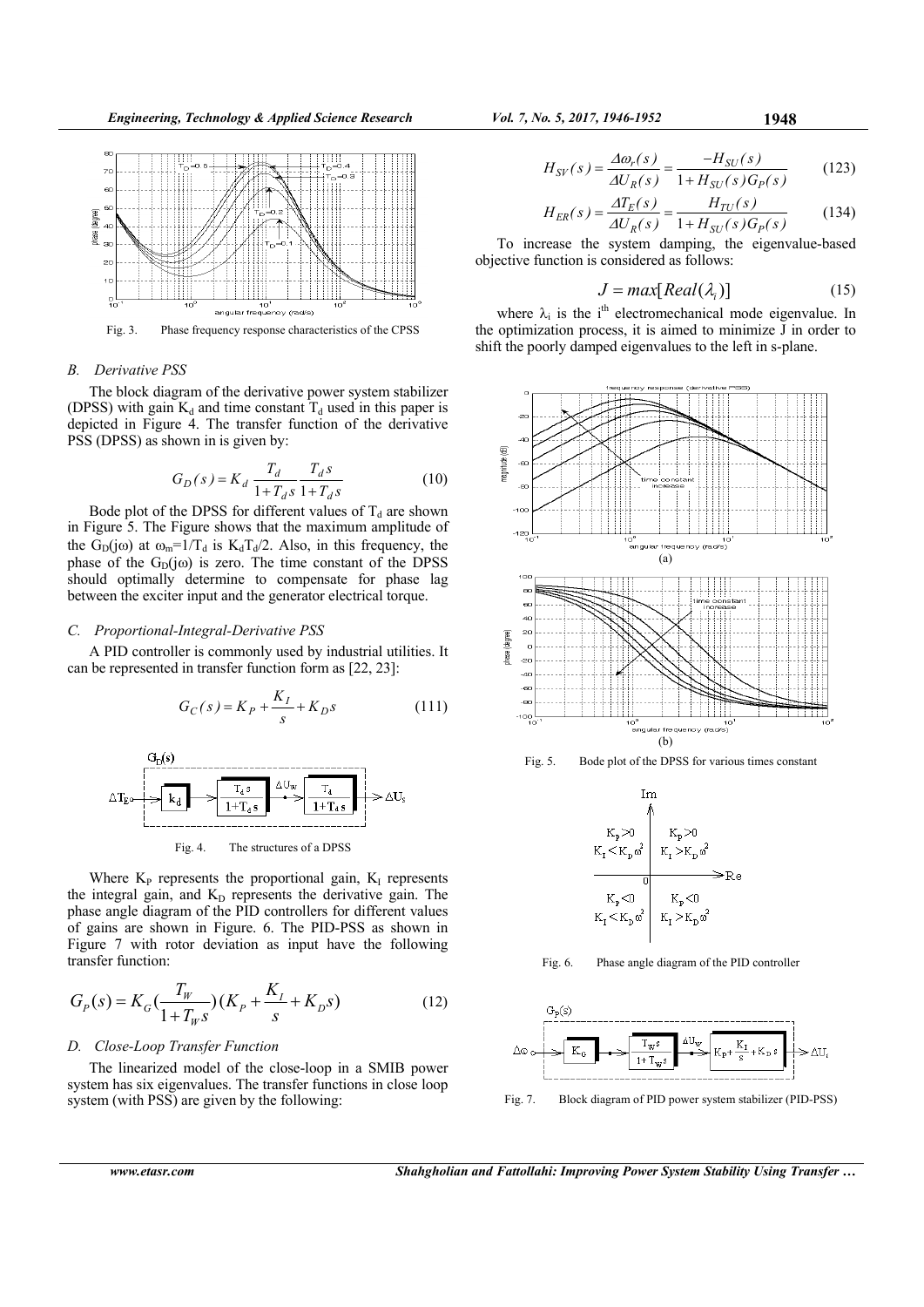# *E. Characteristic Equations*

The characteristic equation of the close loop power system with DPSS s defined as:

 $\Delta_D(s) = s^6 + a_5 s^5 + a_4 s^4 + a_3 s^3 + a_2 s^2 + a_1 s + a_0$  (16) where the coefficients  $a_0$  through  $a_6$  are given by:

$$
\begin{cases}\na_5 = p_3 + \frac{2}{T_d} \\
a_4 = p_2 + \frac{2}{T_d} p_3 + \frac{1}{T_d^2} \\
a_3 = p_1 + \frac{2}{T_d} p_2 + \frac{1}{T_d^2} p_3 + K_d \frac{K_2 K_A}{T_A T_{do}'} \\
a_2 = p_0 + \frac{2}{T_d} p_1 + \frac{1}{T_d^2} p_2 \\
a_1 = \frac{2}{T_d} p_0 + \frac{1}{T_d^2} p_1 \\
a_0 = \frac{1}{T_d^2} p_0\n\end{cases} (17)
$$

According to this equation, all coefficients are depending on  $T<sub>d</sub>$ , but a<sub>3</sub> only depend on the K<sub>d</sub>. The characteristic equation of the close loop SMIB power system equipped with PID-PSS is given by:

$$
\Delta_P(s) = s(s^5 + d_4s^4 + d_3s^3 + d_2s^2 + d_1s + d_0)
$$
 (18)  
where the coefficients d<sub>0</sub> through d<sub>4</sub> are given by:

$$
\begin{cases}\nd_4 = p_3 + \frac{1}{T_W} \\
d_3 = p_3 + \frac{p_2}{T_W} + \frac{K_G K_D K_2}{J_M T_{do}'}\n\end{cases}
$$
\n
$$
\begin{cases}\nd_2 = p_2 + \frac{p_1}{T_W} + \frac{K_G K_P K_2}{J_M T_{do}'} \\
d_1 = p_1 + \frac{p_0}{T_W} + \frac{K_G K_I K_2}{J_M T_{do}'}\n\end{cases}
$$
\n
$$
(19)
$$
\n
$$
d_0 = \frac{p_0}{T_W}
$$

The characteristic equation of the close loop SMIB power system equipped with CPSS is given by:

$$
\Delta_L(s) = s^6 + m_5 s^5 + m_4 s^4 + m_3 s^3 + m_2 s^2 + m_1 s + m_0 \quad (140)
$$

where the coefficients  $m_0$  through  $m_5$  are given by the next equation according to which, the time constant  $T_1$  only effected on  $m_3$  and gain  $K_P$  only effected on  $m_3$  and  $m_2$ .

$$
\begin{cases}\nm_5 = \frac{1}{T_W} + \frac{1}{T_2} + p_3 \\
m_4 = \frac{1}{T_W T_2} + p_3(\frac{1}{T_W} + \frac{1}{T_2}) + p_2 \\
m_3 = \frac{p_3}{T_W T_2} + p_2(\frac{1}{T_W} + \frac{1}{T_2}) + p_1 + \frac{K_A K_2}{J_M T_A T_{do}} \frac{K_P T_1}{T_2} \\
m_2 = \frac{p_2}{T_W T_2} + p_1(\frac{1}{T_W} + \frac{1}{T_2}) + p_0 + \frac{K_A K_2}{J_M T_A T_{do}} \frac{K_P}{T_2} \\
m_1 = \frac{p_1}{T_W T_2} + p_0(\frac{1}{T_W} + \frac{1}{T_2}) \\
m_0 = \frac{p_0}{T_W T_2}\n\end{cases} (21)
$$

#### IV. SIMULATION RESULTS

The small signal stability analysis of a SMIB power system is examined by the eigenvalues of the state matrix. To assess the effectiveness of the proposed controllers, three different loading conditions nominal, light and heavy as shown in Table I are considered for eigenvalue analysis. The data of the system is given in Table II. The constants  $K_1$  to  $K_6$  for the three operating points considered are given in Table III. Note that the constant  $K_5$  is only positive for light loading. The system modes and damping ratio for electromechanical mode without PSS are given in Table IV. Note that the system without PSS is slightly damped only in light loading. The system response without applying any PSS is more oscillatory in heavy load condition. The maximum phase lagging of the open loop system in the  $H<sub>O</sub>(s)$  is approximately -100 degree and in the  $G_E(s)$  is approximately -140 degree at 10 rad/s, respectively. Therefore, one first-order blocks will be used to achieve the desired phase compensation. Also, the proportional and integral gains of PID controller are positive. The undamped natural angular frequency  $(\omega_n)$  is  $\omega_n=5.4741$  rad/s. The PSS parameters time-constants  $T_W$ ,  $T_D$ ,  $T_G$  and gain  $K_C$  are to be optimized.  $T_w$ =10s and  $T_G$ =0.05s are chosen. The required phase-lead can be obtained by choosing the value of time constant  $T_D$ . The transfer function  $G_E(s)$  in the j $\omega_n$  is 1.2516 $\angle$ -62.9522°. Therefore,  $T_D=0.8049s$  is obtained which provides the desired phase-lead of 62.9522°. The optimal parameters of the PSS base on phase compensation design are shown in Table V. The system eigenvalues with the stabilizer for three different operating conditions are given in Tables VI, VII and VIII. The damping ratio of the electrometrical mode eigenvalue for different loading of the power system without PSS and PSS are shown in Table IX.

TABLE I. DIFFERENT LOADING OPERATION

| Normal load operation       | $P_{E0} = 0.8$ , $Q_{E0} = 0.6$ , $U_{TO} = 1$ |
|-----------------------------|------------------------------------------------|
| <b>Heavy load operation</b> | $P_{E0} = 1.3$ , $Q_{E0} = 1.0$ , $U_{TO} = 1$ |
| <b>Light load operation</b> | $P_{E0} = 0.3$ , $Q_{E0} = 0.1$ , $U_{TO} = 1$ |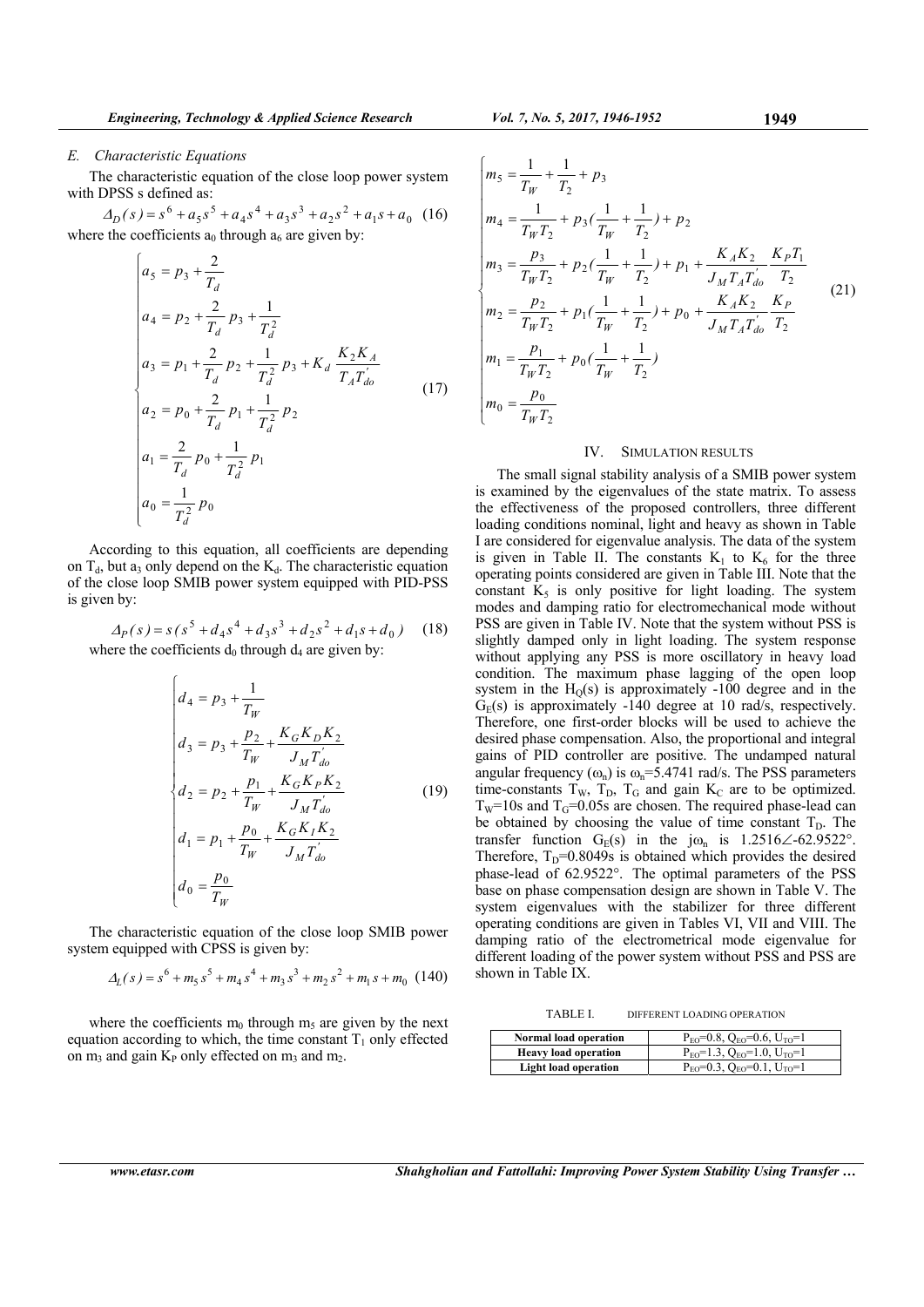TABLE II. SMIB POWER SYSTEM PARAMETERS

| Generator                              | $J_M=10s$ , $T_{do}=6s$ , $X_d=1.6$ ,<br>$X'_d = 0.32$ , $X_d = 1.55$ , f=50Hz |
|----------------------------------------|--------------------------------------------------------------------------------|
|                                        |                                                                                |
| <b>IEEE</b> type-ST1 excitation system | $K_A = 50$ , $T_A = 0.05$                                                      |
| <b>Transmission line</b><br>Reactance  | $R_F=0$ , $X_F=0.4$                                                            |

TABLE III. CONSTANTS K1-K6 FOR DIFFERENT LOADING CONDITIONS

| <b>Parameters</b> | Nominal<br>loading | <b>Light Loading</b> | <b>Heavy Loading</b> |
|-------------------|--------------------|----------------------|----------------------|
| $\mathbf{K}_1$    | 0.9538             | 0.7334               | 0.7803               |
| $K_2$             | 0.9445             | 0.6526               | 1.0833               |
| $K_3$             | 0.3600             | 0.3600               | 0.3600               |
| $\mathbf{K}_4$    | 1.2081             | 0.8353               | 1.3867               |
| $K_5$             | $-0.0539$          | 0.0573               | $-0.1989$            |
| K6                | 0.4674             | 0.5154               | 0.4359               |

TABLE IV. SYSTEM MODES IN POWER SYSTEM WITHOUT PSS

| Operating<br>points       | <b>Mechanical mode</b> | <b>Electrical mode</b> |
|---------------------------|------------------------|------------------------|
| <b>Nominal</b><br>loading | $0.1028 \pm 15.5022$   | $-14.2975, -6.3710$    |
| Light loading             | $-0.1787 \pm 14.6571$  | $-13.4839, -6.6216$    |
| <b>Heavy loading</b>      | $0.6068\pm i5.3140$    | $-14.4917, -7.1848$    |

TABLE V. OPTIMAL PARAMETERS SETTING FOR PSS

| CPSS          | K <sub>C</sub> =12.0458, T <sub>w</sub> =10, T <sub>D</sub> =0.8049, T <sub>G</sub> =0.05 |
|---------------|-------------------------------------------------------------------------------------------|
| <b>PIDPSS</b> | $K_G=1$ , $T_w=10$ , $K_P=19.4623$ , $K_I=2.4753$ , $K_D=11.2516$                         |
| DPSS          | $K_d = 2.03$ , $T_d = 0.30$                                                               |

TABLE VI. SYSTEM MODES FOR POWER SYSTEM WITH PSS UNDER NORMAL LOADING

| <b>CPSS</b>        | <b>PIDPSS</b>        | <b>DPSS</b>           |
|--------------------|----------------------|-----------------------|
| $-1.5503 + 3.2201$ | $-1.5376\pm i3.1204$ | $-1.3566 \pm i5.3300$ |
| $-4.3234+11.4349$  | $-8.6940\pm12.3729$  | $-2.7562\pm 14.6203$  |
| $-28.7149$         | $-0.0997$            | $-16.8229$            |
| $-0.1007$          |                      | $-2.0811$             |

TABLE VII. SYSTEM MODES FOR POWER SYSTEM WITH PSS UNDER HEAVY LOADING

| <b>CPSS</b>        | <b>PIDPSS</b>        | <b>DPSS</b>          |
|--------------------|----------------------|----------------------|
| $-1.2608 + 3.3534$ | $-1.2518\pm i3.2023$ | $-0.4622\pm i5.1017$ |
| $-4.2564+11.7692$  | $-8.9798\pm13.1208$  | $-3.4194\pm 14.8032$ |
| $-29.4278$         | $-0.0997$            | $-17.2650$           |
| $-0.1007$          |                      | $-2.1013$            |

TABLE VIII. SYSTEM MODES FOR POWER SYSTEM WITH PSS UNDER LIGHT LOADING

| <b>CPSS</b>        | <b>PIDPSS</b>       | <b>DPSS</b>          |
|--------------------|---------------------|----------------------|
| $-1.3208 + 3.0888$ | $-1.3473\pm 2.9787$ | $-0.4622\pm i5.1017$ |
| $-5.3531\pm9.8632$ | $-8.8843\pm10.1524$ | $-3.4194\pm i5.1017$ |
| $-27.1145$         | $-0.0997$           | $-17.2650$           |
| $-0.1006$          |                     | $-2.1013$            |

A comparative between the conventional PSS and DPSS with PIDPSS in damping power system oscillation under normal operating conditions is shown in Figures 8, 9 and 10. The step response of the angular speed deviation under heavy operating conditions has been shown in Figure 11. The results show the superiorly of PIDPSS and CPSS over DPSS in increasing the damping of low frequency oscillations. Table X shows the summary of the system dynamic characteristics such as settling time  $(t_s)$ , peak time  $(t_p)$  and percent overshoot  $(M_P)$ . It is seen from these simulation studies that the PID-PSS is more effective than the CPSS and DPSS in damping the electromechanical oscillations under various loading conditions and its damping speed is much faster.

TABLE IX. DAMPING RATIO OF ELECTROMECHANICAL MODE FOR POWER SYSTEM UNDER DIFFERENT OPERATION CONDITIONS

| Loading                 | <b>Without PSS</b> | <b>CPSS</b> | <b>DPSS</b> | <b>PIDPSS</b> |
|-------------------------|--------------------|-------------|-------------|---------------|
| Normal<br>loading       | $-0.0187$          | 0.4338      | 0.2467      | 0.4420        |
| <b>Heavy</b><br>loading | $-0.1135$          | 0.3519      | 0.0902      | 0.3641        |
| Light<br>loading        | 0.0383             | 0.3932      | 0.0902      | 0.4121        |



Fig. 8. Step response of the angular speed deviation

# V. NONLINEAR SIMULATION

The scenario was simulated that a 0.10 pu step change in the input mechanical power occurred at  $0$  s. The simulation results are shown in Figures 12-14. The simulation results show that the PID-PSS achieved better damping effects than the derivative PSS and conventional PSS.



Fig. 9. Step response of the electrical torque deviation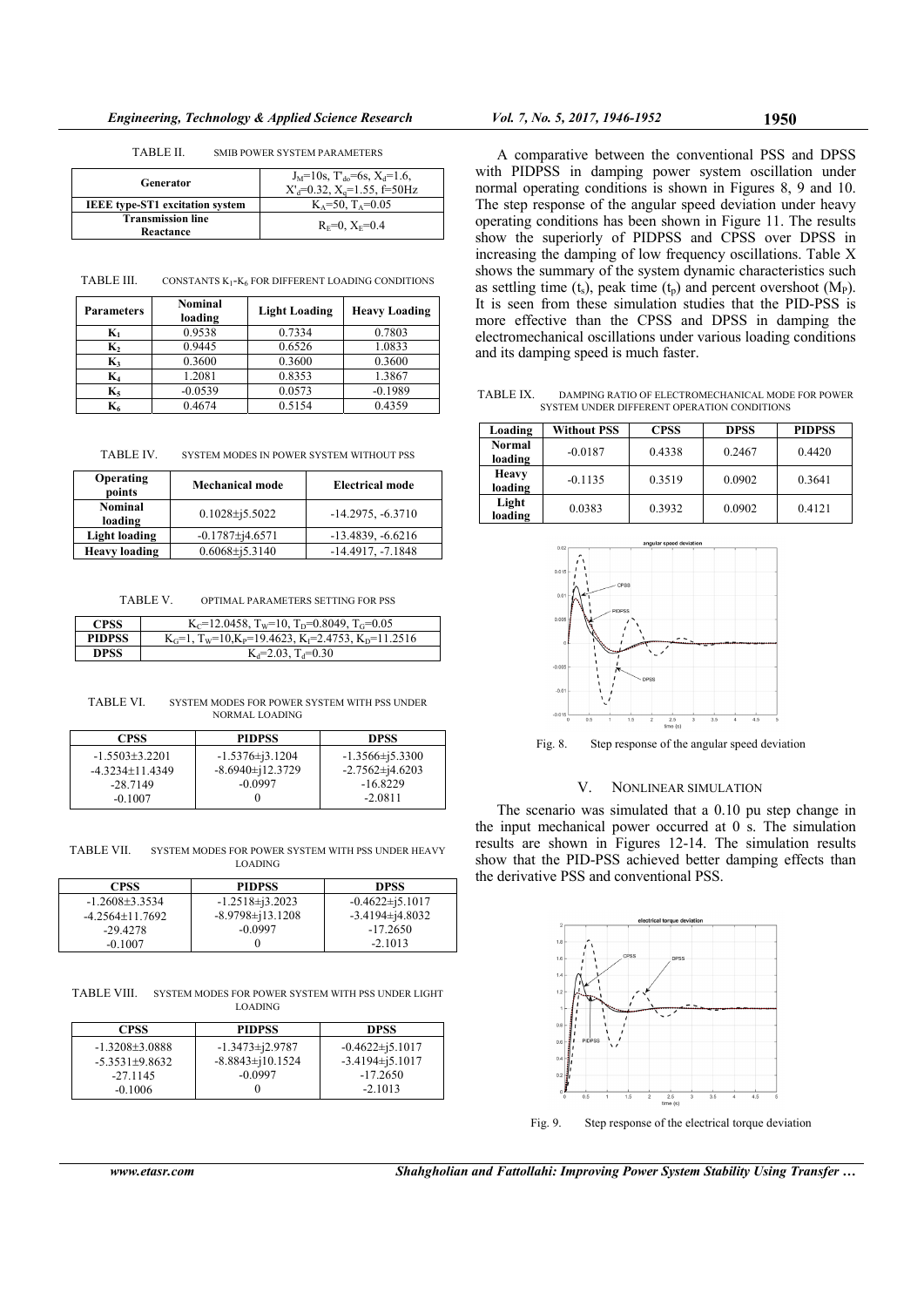

Fig. 10. Step response of the PSS output signal deviation



Fig. 11. Step response of the angular speed deviation under heavy loading

TABLE X. SYSTEM DYNAMIC CHARACTERISTIC

| PSS           | $L_{S}$  | ι <sub>Π</sub> | $M_P%$    |
|---------------|----------|----------------|-----------|
| <b>CPSS</b>   | 7.9621   | 1.2576         | 106.8231% |
| <b>DPSS</b>   | 2.6399 s | 0.6156 s       | 126.5998% |
| <b>PIDPSS</b> | 1.9988   | 0.8094         | 126.2119% |



Fig. 12. PSS output response to a 10% mechanical power change

# VI. CONCLUSION

The main function of power system stabilizer is suppressing the low-frequency oscillation of the power system to improve its dynamic stability. The dynamic response of a SMIB power system with PSS based on transfer function at various operating conditions has been investigated in this paper. Three types of PSS have been considered for analysis. The PID-PSS



performs better for less overshoot and less settling time compared with the CPSS and DPSS under different load operation and the significant system parameter variation

Fig. 13. Rotor speed response to a 10% mechanical power change



Fig. 14. Electrical power response to a 10% mechanical power change

#### **REFERENCES**

- [1] G. Shahgholian, M. Maghsoodi, A. Movahedi, "Fuzzy proportional integral controller desing for thyristor controlled series capacitor and power system stabilizer to improve power system stability", Revue Roumaine Des Sciences Techniques, Vol. 61 No. 4, pp. 418-423, 2016
- [2] G. Shahgholian, K. Khani, M. Moazzami, "Frequency control in autonamous microgrid in the presence of DFIG based wind turbine", Journal of Intelligent Procedures in Elecectrical Technology, Vol. 6 No. 23, pp. 3-12, 2015
- [3] G. Shahgholian, A. Movahedi, J. Faiz, "Coordinated design of TCSC and PSS controllers using VURPSO and genetic algorithms for multimachine power system stability", International Journal of Control, Automation, and Systems, Vol. 13, No. 2, pp. 398-409, 2015
- [4] G. Shahgholian, A. Movahedi, "Power system stabiliser and flexible alternating current transmission systems controller coordinated design using adaptive velocity update relaxation particle swarm optimisation algorithm in multi-machine power system", IET Generation, Transmission & Distribution, Vol. 10, No. 8, pp. 1860-1868, 2016
- [5] G. Shahgholian, "Review of power system stabilizer: Application, modeling, analysis and control strategy", International Journal on Technical and Physical Problems of Engineering, Vol. 5, No. 3, pp. 41- 52, 2013
- [6] E. Gholipour, S. M. Nosratabadi, "A new coordination strategy of SSSC and PSS controllers in power system using SOA algorithm based on Pareto method", International Journal of Electrical Power and Energy Systems, Vol. 67, pp. 462-471, 2015
- [7] R. K. Khadanga, J. K. Satapathy, "Time delay approach for PSS and SSSC based coordinated controller design using hybrid PSO–GSA

*www.etasr.com Shahgholian and Fattollahi: Improving Power System Stability Using Transfer …*